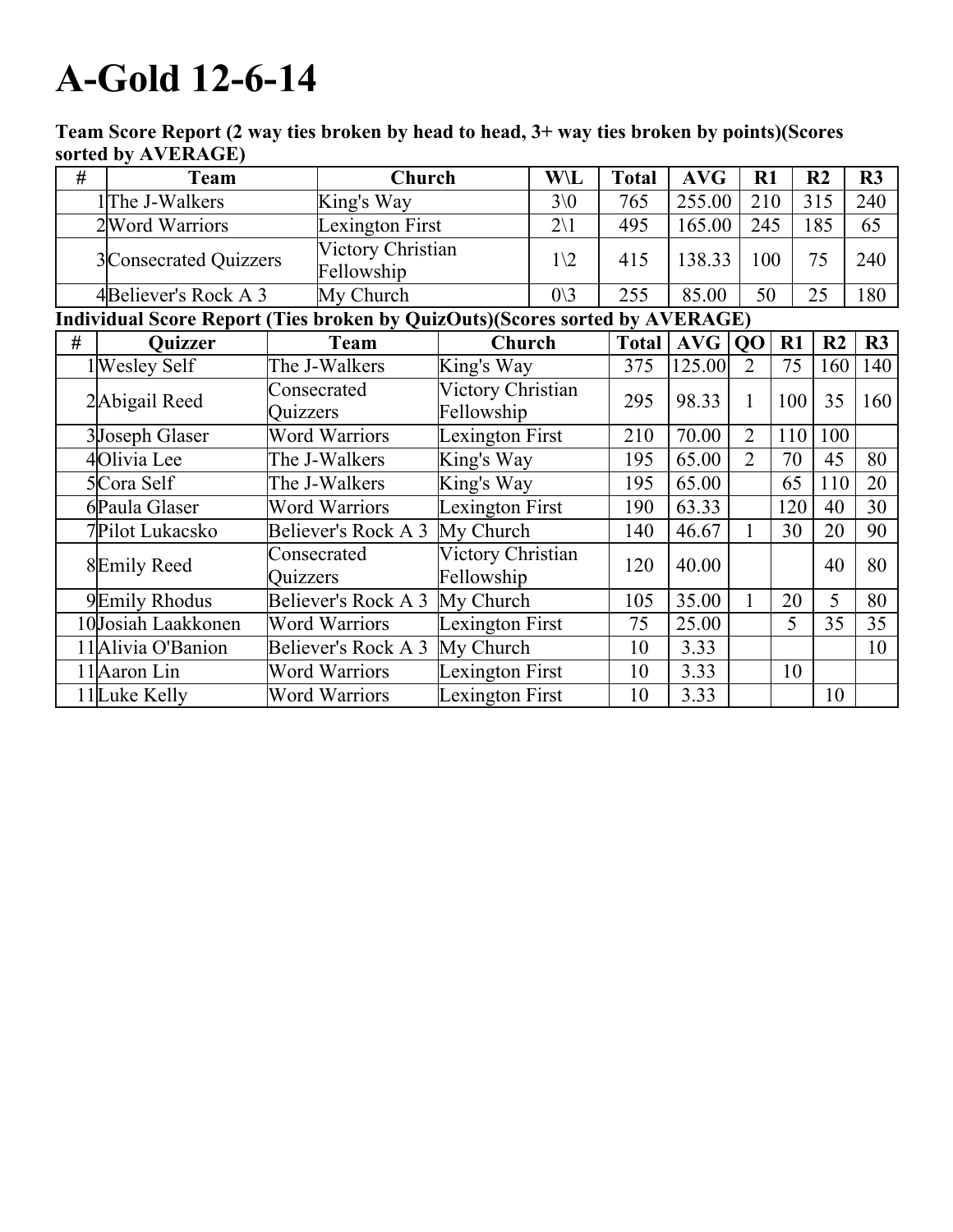## **A-Silver 12-6-14**

| # | <b>Team</b>                                                                 |                         | Church                          |                                 | W\L             | <b>Total</b> | <b>AVG</b> | R1             |     | R <sub>2</sub> | R3  |
|---|-----------------------------------------------------------------------------|-------------------------|---------------------------------|---------------------------------|-----------------|--------------|------------|----------------|-----|----------------|-----|
|   | 1Bible Detectives                                                           | Church on the Rock      |                                 |                                 | $3\sqrt{0}$     |              | 210.00     | 240            |     | 210            | 180 |
|   | 2 Word Warriors                                                             |                         | Victory Christian<br>Fellowship |                                 | $1\sqrt{2}$     | 380          | 126.67     | 175            |     | 95             | 110 |
|   | 3Firestarters                                                               |                         | Trinity A/G                     |                                 | $1\backslash 2$ | 305          | 101.67     | 120            |     | 150            | 35  |
|   | 4Chozen                                                                     |                         | True Life                       |                                 | $1\sqrt{2}$     | 245          | 81.67      | 30             |     | 70             | 145 |
|   | Individual Score Report (Ties broken by QuizOuts)(Scores sorted by AVERAGE) |                         |                                 |                                 |                 |              |            |                |     |                |     |
| # | <b>Quizzer</b>                                                              | <b>Team</b>             |                                 | Church                          |                 | <b>Total</b> | <b>AVG</b> | QO             | R1  | R <sub>2</sub> | R3  |
|   | Joanna Wright                                                               | <b>Bible Detectives</b> |                                 | Church on the Rock              |                 | 440          | 146.67     | 3              | 150 | 140            | 150 |
|   | 2Hannah Tinney                                                              | Firestarters            |                                 | Trinity A/G                     |                 | 305          | 101.67     | $\overline{2}$ | 120 | 150            | 35  |
|   | 3 Trevor Hansen                                                             | <b>Word Warriors</b>    |                                 | Victory Christian<br>Fellowship |                 | 210          | 70.00      | $\overline{2}$ | 90  | 65             | 55  |
|   | 4Jentzen Mayo                                                               | <b>Bible Detectives</b> |                                 | Church on the Rock              |                 | 185          | 61.67      | $\overline{2}$ | 70  | 85             | 30  |
|   | 5Amelia Evans                                                               | Chozen                  |                                 | True Life                       |                 | 180          | 60.00      | $\overline{2}$ | 10  | 70             | 100 |
|   | 6Sidney Hansen                                                              | <b>Word Warriors</b>    |                                 | Victory Christian<br>Fellowship |                 | 130          | 43.33      |                | 45  | 30             | 55  |
|   | 7Molly Lefringhouse                                                         | Chozen                  |                                 | True Life                       |                 | 45           | 15.00      |                | 20  |                | 25  |
|   | 8 Shadrach George                                                           | <b>Word Warriors</b>    |                                 | Victory Christian<br>Fellowship |                 | 40           | 13.33      |                | 40  |                |     |
|   | 9 Alice Lefringhouse                                                        | Chozen                  |                                 | True Life                       |                 | 20           | 6.67       |                |     |                | 20  |
|   | 10 Ashley Brenda                                                            |                         | <b>Bible Detectives</b>         | Church on the Rock              |                 | 5            | 1.67       |                | 20  | (15)           |     |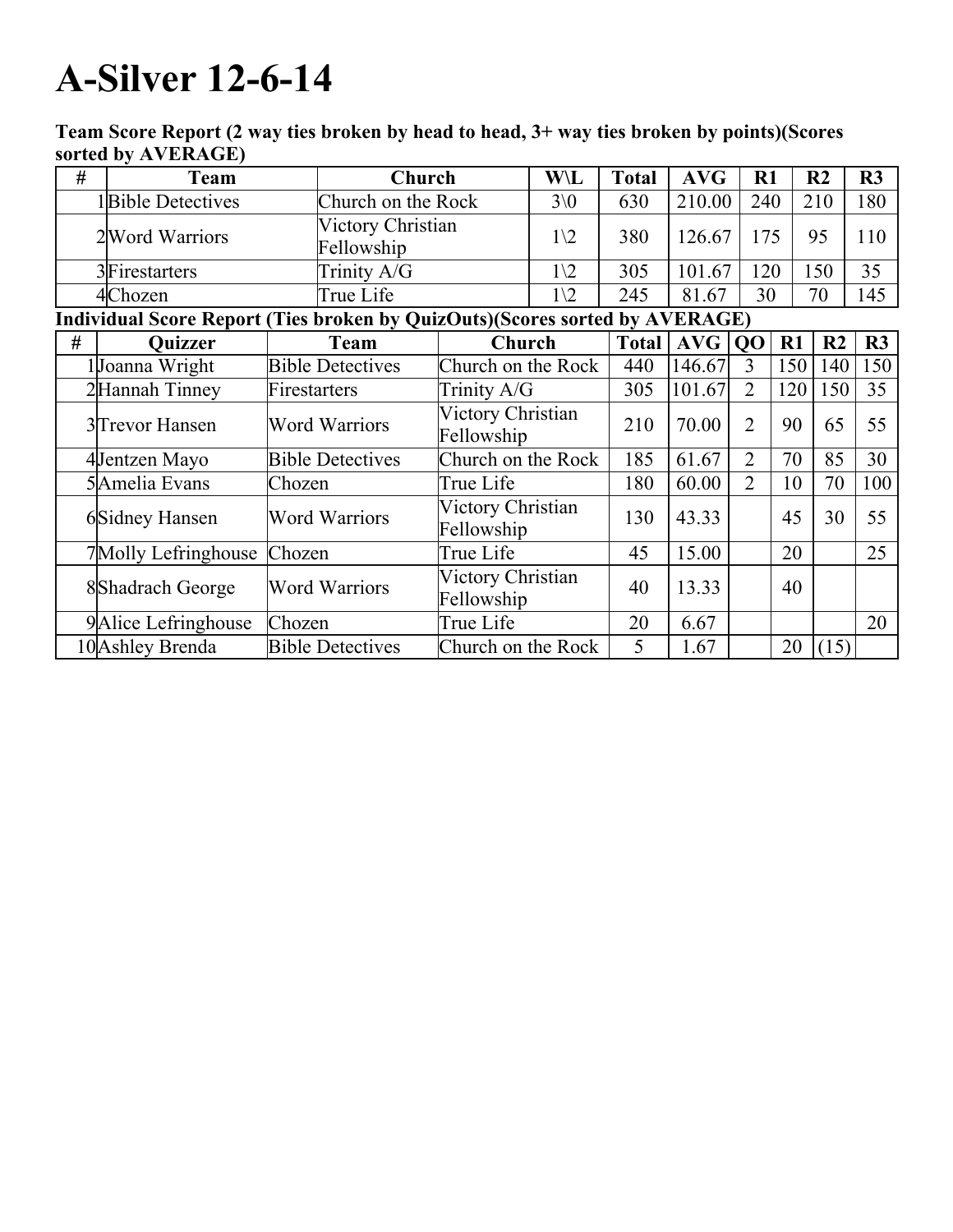## **A-Bronze 12-6-14**

| $\#$ | Team                                                                        |                      | Church                          |                                 | W\L             | <b>Total</b> | <b>AVG</b> | $\mathbf{R}1$  |     | R <sub>2</sub> | R3  |
|------|-----------------------------------------------------------------------------|----------------------|---------------------------------|---------------------------------|-----------------|--------------|------------|----------------|-----|----------------|-----|
|      | $1$ The JC Crew                                                             |                      | King's Way                      |                                 | $3\sqrt{0}$     | 465          | 155.00     | 215            |     | 110            | 140 |
|      | 2Bible Hunters                                                              |                      | River of Life                   |                                 | $2\backslash1$  | 255          | 85.00      | 90             |     | 110            | 55  |
|      | <b>3Bible Bosses</b>                                                        |                      | Victory Christian<br>Fellowship |                                 | $1\sqrt{2}$     | 135          | 45.00      |                |     | 50             | 85  |
|      | 4Believer's Rock A 2                                                        |                      | My Church                       |                                 | $0\backslash 3$ | 205          | 68.33      | 75             |     | 50             | 80  |
|      | Individual Score Report (Ties broken by QuizOuts)(Scores sorted by AVERAGE) |                      |                                 |                                 |                 |              |            |                |     |                |     |
| #    | <b>Quizzer</b>                                                              | <b>Team</b>          |                                 | Church                          |                 | <b>Total</b> | <b>AVG</b> | Q <sub>O</sub> | R1  | R <sub>2</sub> | R3  |
|      | 1 Eliana Lee                                                                |                      | The JC Crew                     | King's Way                      |                 | 255          | 85.00      |                | 100 | 80             | 75  |
|      | 2Maddison Williams                                                          | <b>Bible Hunters</b> |                                 | River of Life                   |                 | 210          | 70.00      |                | 70  | 90             | 50  |
|      | 3 Issac Dunlap                                                              | <b>Bible Bosses</b>  |                                 | Victory Christian<br>Fellowship |                 | 135          | 45.00      | 1              |     | 50             | 85  |
|      | 4Olivia Moore                                                               | Believer's Rock A 2  |                                 | My Church                       |                 | 110          | 36.67      |                | 50  | 10             | 50  |
|      | 4Randal Purtell                                                             | The JC Crew          |                                 | King's Way                      |                 | 110          | 36.67      |                | 45  |                | 65  |
|      | 5 Isaac Moore                                                               |                      | Believer's Rock A 2             | My Church                       |                 | 85           | 28.33      |                | 15  | 40             | 30  |
|      | 6Landon Barrentine                                                          | The JC Crew          |                                 | King's Way                      |                 | 40           | 13.33      |                | 30  | 10             |     |
|      | 6Emma Howes                                                                 | The JC Crew          |                                 | King's Way                      |                 | 40           | 13.33      |                | 20  | 20             |     |
|      | 7Brayden Frederick                                                          | <b>Bible Hunters</b> |                                 | River of Life                   |                 | 35           | 11.67      |                | 10  | 20             | 5   |
|      | 8Alathia Purtell                                                            | The JC Crew          |                                 | King's Way                      |                 | 20           | 6.67       |                | 20  |                |     |
|      | 9Levi Moore                                                                 | Believer's Rock A 2  |                                 | My Church                       |                 | 10           | 3.33       |                | 10  |                |     |
|      | 9Jazmine Jackson                                                            |                      | <b>Bible Hunters</b>            | River of Life                   |                 | 10           | 3.33       |                |     | 10             |     |